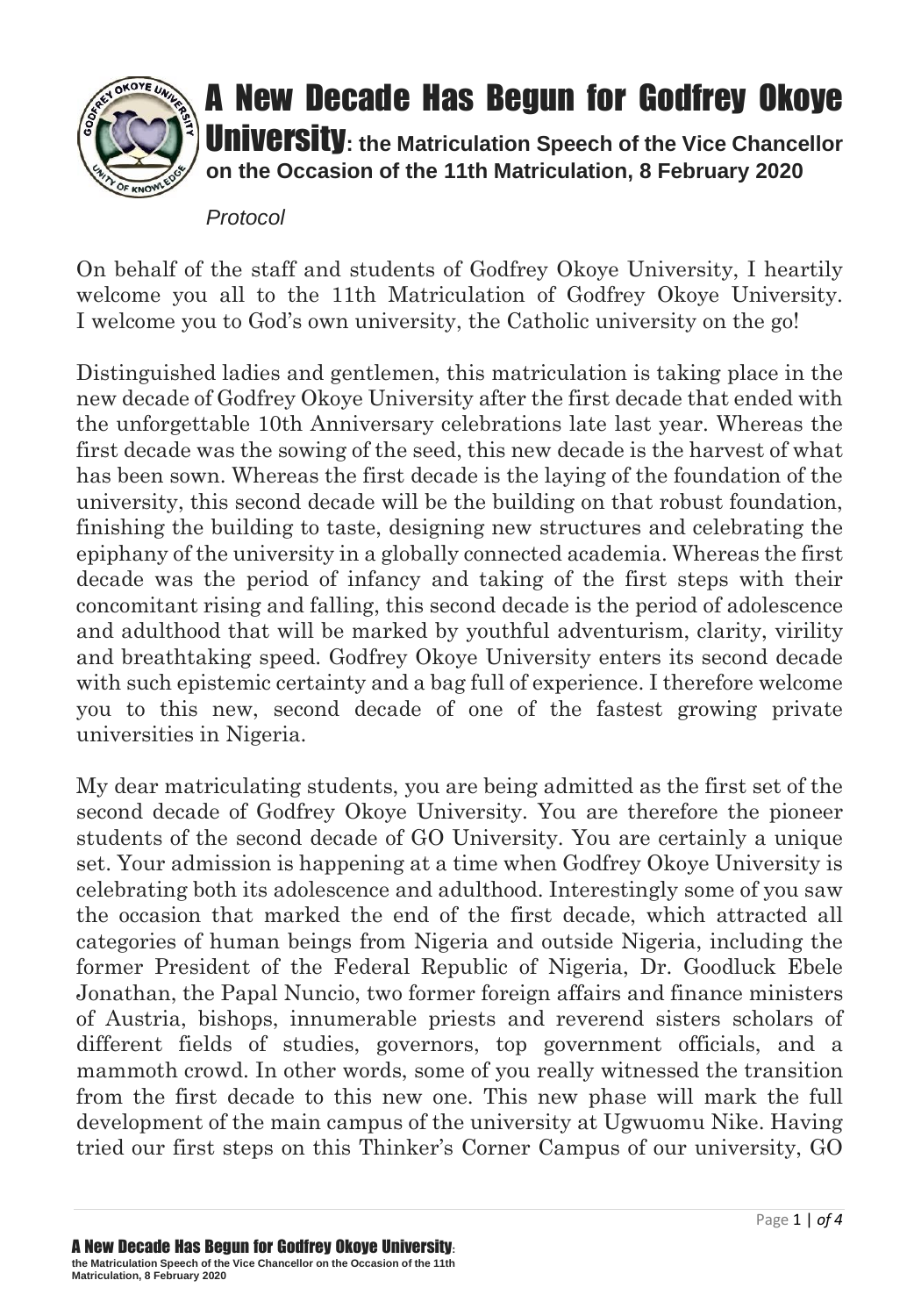University is now racing like Usain Bolt to its Ugwuomu main campus without any fear of falling or faltering.

With the construction of the GO Uni-European Industrial Park which begins in earnest in April, our main campus will be the hub of many European companies, which will offer you the opportunity of continuous entrepreneurial training while you are studying here. It is the plan of GO University not only to make you employable by the time you graduate but also to offer as many of you as possible employment opportunities in the different industries that will be domiciled at Godfrey Okoye University.

For the last two years our university has embarked on a project called STEP, which aims at training students in different entrepreneurial skills. The STEP, which has increased the employability of our graduates, will be transformed by the new College of Practical Skills and Start-up Projects, which is being constructed at the Ugwuomu Nike campus of our university for the training of our students and graduates in different areas and providing start-up funds for them to start their businesses or companies. This year the Austrian Prime Minister, Mr. Sebastian Kurz, will visit our university for the official commissioning of these projects.

My dear matriculating students, you have chosen to study at a university which will teach and train you so well that you will easily find jobs after your studies. This university is interested in your life today and tomorrow. Be conscious of this always!

You have come to a university that offers you the opportunity to travel to different countries of the world, especially Europe and America. The exposure programmes of Godfrey Okoye University involves travelling to our partner universities for a period, ranging from a few weeks to a semester. Most of those who have participated in these visits to our partner universities have got scholarships to study further in European or American universities after their graduation. This year four of them that travelled to Austria as students for a joint workshop at Kepler University in Austria have been offered admission on full scholarship by the Technical University of Cologne, Germany. I hope you will be able to participate in these exposure programmes outside Nigeria. This year a good number of our students (including our law students) will be travelling to Austria, Germany, the UK and the USA.

Furthermore, the exposure programmes of our university have received fresh wings with my election two weeks ago as an executive member of the sixmember Board of the Austrian-African Uninet, an association of selected African universities and Austrian universities for the promotion of joint research and exchange of students and scholars. My duty is to represent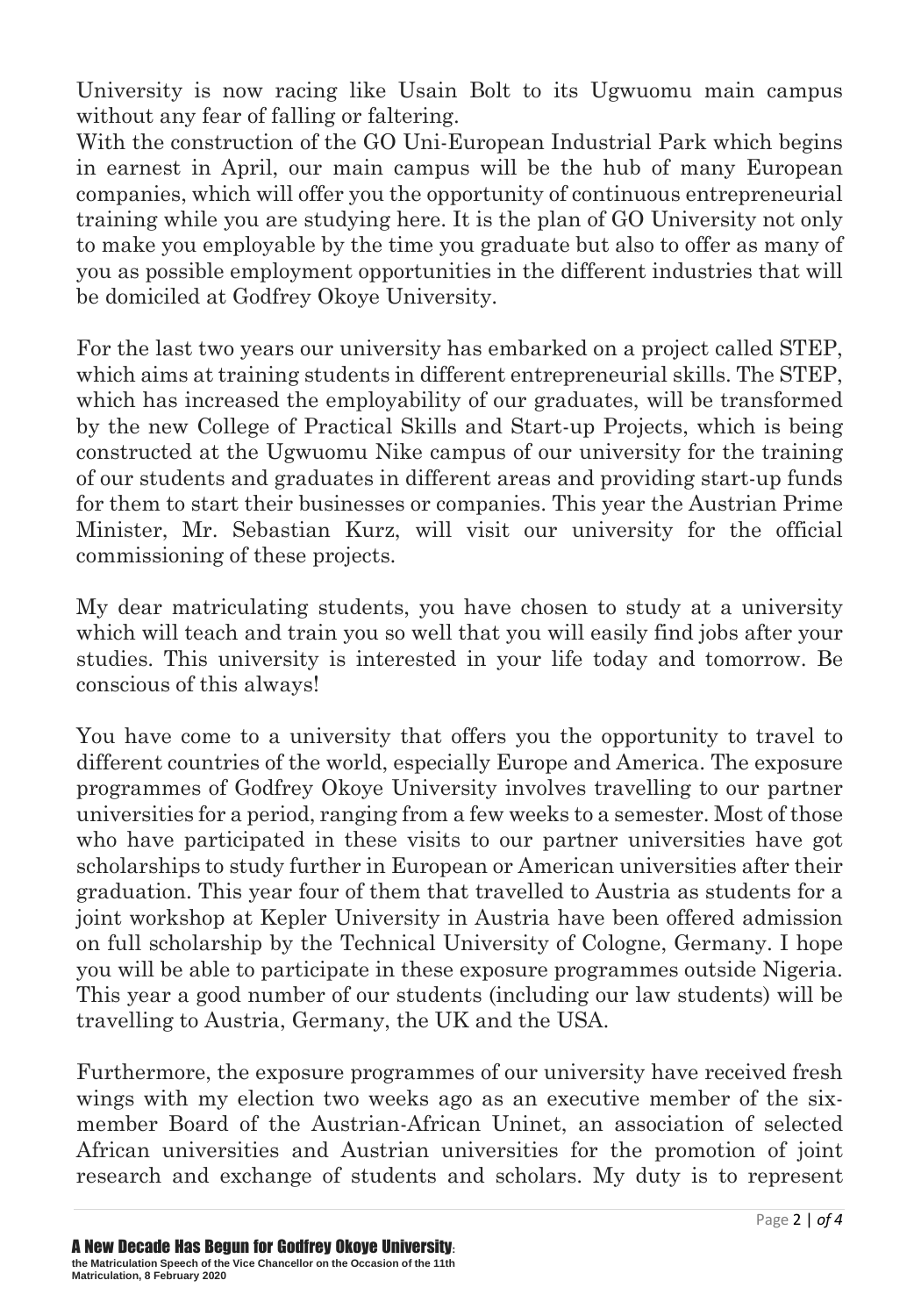universities and institutions in Nigeria and West Africa. With this position you will expect that GO University will enjoy a lot of visibility and opportunities in European countries.

My dear matriculating students, what you need here is focus as well as discipline. A student of GO has a lot of opportunities to excel in life. GO University will give you the wings to fly. Are you ready to fly?

You must ensure that you remain disciplined. This is the tool you need to succeed at university. It is a choice (as Robert Frost in his famous poem on two roads indicates) that will make all the difference. I like this reflection on discipline by a young mind:

*As I sat dreaming about my chances of success I stumbled upon a topic that could lead me to the crest A topic my teacher was bent on making me learn So that could, with ease let success be churned… Discipline is what my teacher stressed on… A word that could let me make up for the time that was gone Be it in academic or sports or any other field… There are countless benefits a confident mind could yield… A confident mind is the product of disciplined approach… That, through months of hand work, let the mind be coached… Discipline in school plays an important role In turning us into responsible citizens on the whole… Discipline at home makes our parents shower on us praise. Relieved they are to see that there is no need to mend our ways Indeed, discipline and obedience often go together… They help us to reach out to success in times of bad weather. I now realize why my teacher scolds us for being naughty If we are disciplined now, we shall be successful before forty. Today, I am trying to be disciplined in each and every step.*

*Come tomorrow, I shall thank my teachers for turning me into the best. (By K.A.Manasa from India)*

To discipline you must add prayers. You are in God's own university, where prayer is the heartbeat of academia. Praying has brought innumerable blessings to us as a university. Prayer has made us the best private university in the South East. Prayer has made GO University one of the most beloved universities in Nigeria. Prayer has kept us free from cultism and other criminal activities seen in many universities in Nigeria. To be a student of GO is to be prayerful, hardworking and disciplined. Make sure that you do not miss the hours of common prayers.